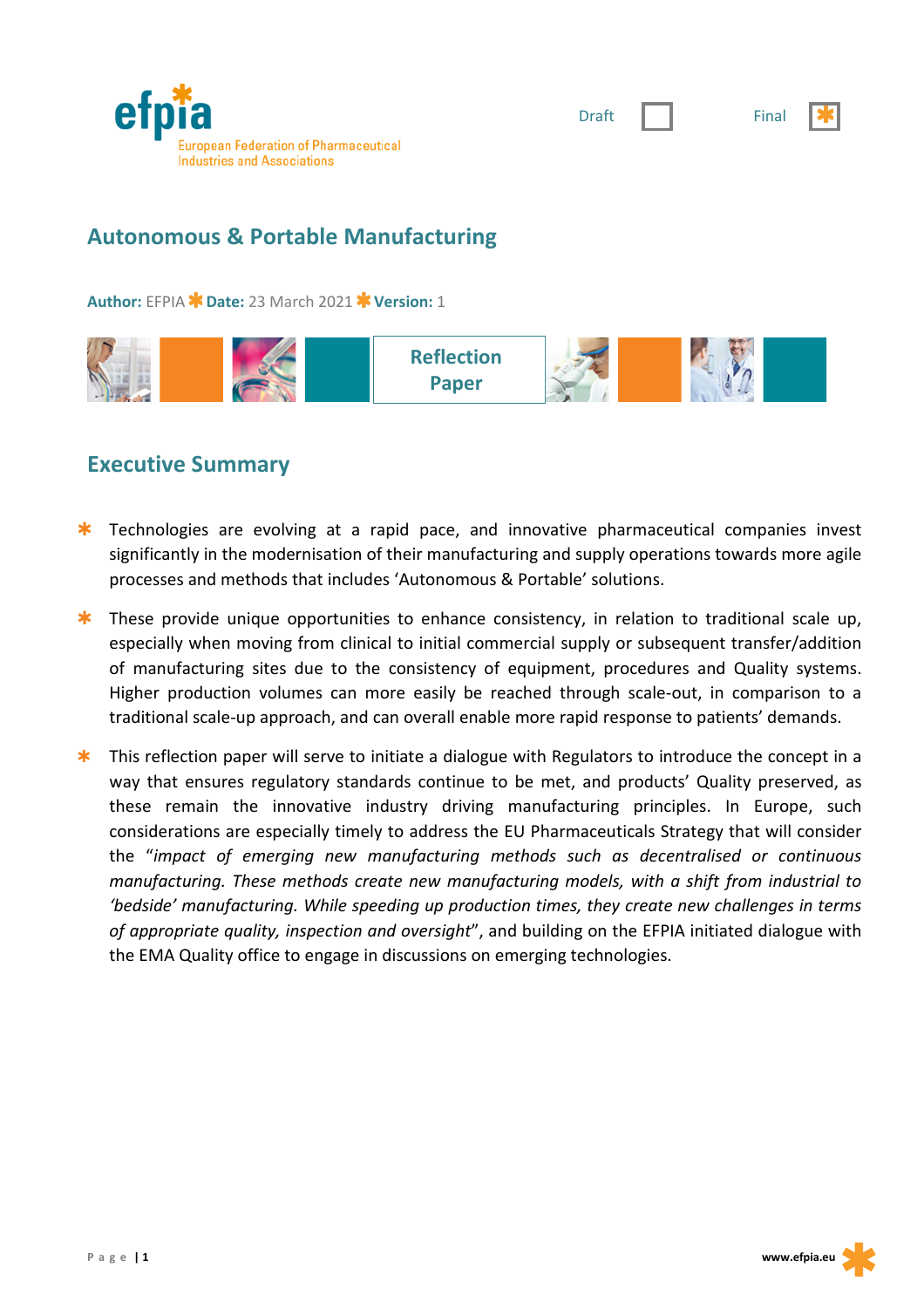# **1. Introduction**

- $*$  The innovative pharmaceutical industry's key objective remains to ensure that medicines to save and improve lives are available to patients globally, and that their safety, efficacy and quality is preserved.
- $\star$  As manufacturing technologies evolve, innovative pharmaceutical companies invest significantly in the modernisation of manufacturing and supply operations and in the effectiveness of their quality management system; this includes implementing more agile approaches to the ways they manufacture medicinal products. Such innovative trend is accelerated by several factors, including the development of digital technologies (see EFPIA paper on Digitalization in pharmaceutical manufacturing), 3D printing, and of more specialised or personalised medicines, and which may require dispensing closer to patients.
- \* Agile manufacturing is becoming more and more critical to address the increasing number in natural disasters, the 'green agenda', and global pandemics, such as Covid-19 and future crisis. All require enhanced flexibility and speed in manufacturing operations to deliver critical medicines to patients globally. With regard to Covid-19, hundreds of vaccines and therapies are being developed at a record pace and evaluated worldwide; every company with a potential candidate needs to be ready with the capacity to produce these at a commercial scale, requiring immediate investment in process and facilities accelerated execution.
- **\*** To this effect, it is critical for regulatory frameworks to evolve and prepare for such scenario, and EFPIA welcomes some elements of the EU Pharmaceutical Strategy<sup>1</sup> to:
	- $\circ$  Support competitiveness, innovation and sustainability of the EU pharmaceutical industry and the development of high quality, safe, effective and green medicines;
	- $\circ$  Ensure preparedness for new manufacturing technologies;
	- $\circ$  Ensure a strong EU voice in the world, by promoting a high level of quality, efficacy and safety standards, and advance international harmonisation by proactively proposing topics in line with the latest scientific developments, at e.g. ICH<sup>2</sup> and/or PIC/S<sup>3</sup>.
- $\star$  All above elements can support the introduction of new manufacturing technologies, including 'Autonomous & Portable' units such as Portable On Demands (PODs), and which this paper focuses on.

# **2. The concept of 'Autonomous & Portable' manufacturing & Benefits**

- **\*** Where applicable, the industry is looking to introduce 'Autonomous & Portable' manufacturing facilities such as prefabricated modular constructions, or Portable On Demands (PODs), and that would encompass the following scenarios:
	- o One or multiple units that house a defined set of pharmaceutical operations,
	- $\circ$  Unit(s) that can be placed within an existing facility or be fully autonomous,
	- o A same unit that can be replicated in an equivalent manner, or
	- $\circ$  Unit(s) that can be moved within a same territory, or to a different region of the world.
- \* The concept of 'Autonomous & Portable' manufacturing can address the industry ability and commitment to innovate.

 $\overline{a}$ 

<sup>&</sup>lt;sup>1</sup> Communication from Commission to European Parlimanet, the Council, the European Economic and Social Committee and the Committee of the Regions - Pharmaceutical Strategy for Europe, 25th November 2020.

<sup>&</sup>lt;sup>2</sup> ICH the International Council for Harmonisation of Technical Requirements for Pharmaceuticals for Human Use - https://www.ich.org/page/membersobservers

<sup>3</sup> PIC/S the Pharmaceutical Inspection Co-operation Scheme https://picscheme.org/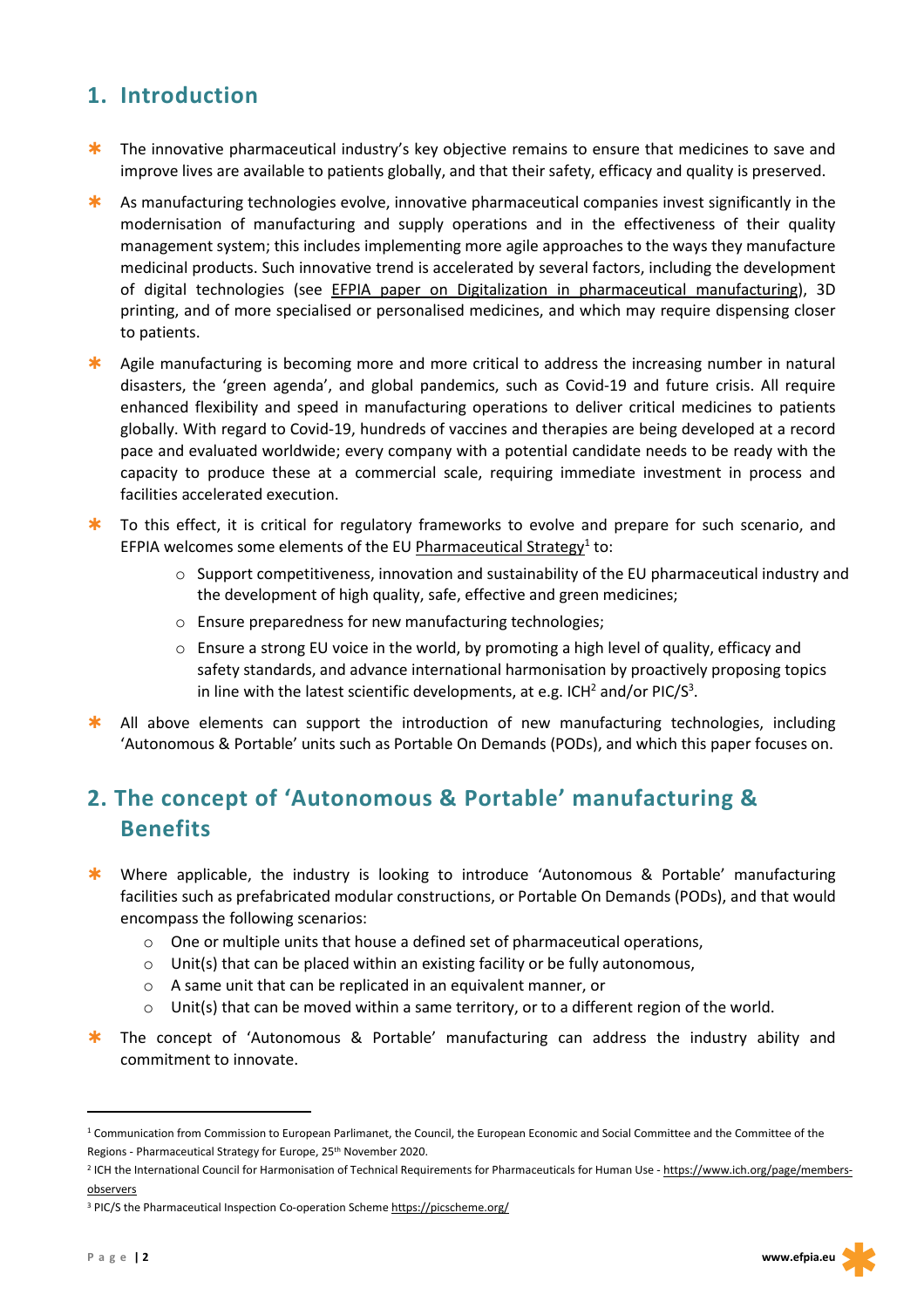- $\star$  The concept offers many other benefits and opportunities as follows:
	- $\circ$  To increase manufacturing flexibility, speed and consistency when moving from small to large scale production, including from clinical to commercial supply; or when replicating a unit across countries, allowing for faster response to patients' demand through the ability to readily:
		- § Duplicate equipment in a separate unit to produce larger volumes;
		- Relocate, i.e. bring closer to patients.
	- $\circ$  To promote 'green manufacturing' through the introduction of compact units, moving away from large traditional manufacturing plants; such fit for purpose and reduced size units can lead to an overall reduction of resources e.g. less steel, smaller buildings.
	- o To enhance the consistency of equipment/facilities, including environmental controls (e.g. humidity), and associated procedures;
	- o Introduce matrixing approach to the qualification of equipment, and to lower the risks related to stability, bioequivalence, process validation… when duplicating a unit or changing its location, e.g. if only water supply is changed;
	- o Ensure operations such as sterility are isolated, or to avoid cross-contamination.

These are illustrated in Figure 1.

#### **Figure 1: Opportunities provided by autonomous and portable units**

|                           | <b>Stick-Built</b> | Modular / Prefabricated<br><b>Panels</b> | <b>Autonomous PODs</b> |
|---------------------------|--------------------|------------------------------------------|------------------------|
| <b>Cleanroom Image</b>    |                    | TILLA                                    |                        |
| <b>Decentralized HVAC</b> | x                  | X                                        |                        |
| <b>Easily Scalable</b>    | X                  | $\mathbf{x}$                             |                        |
| <b>Easily Cloneable</b>   | x                  | X                                        |                        |
| <b>Mobile</b>             | $\mathbf{x}$       | $\mathbf{x}$                             |                        |
| <b>Delivery Time</b>      | 2-3 years          | 1-3 years                                | 3-10 months            |
| <b>Schedule Certainty</b> | X                  | $\mathbf{x}$                             |                        |
| <b>Cost Certainty</b>     | x                  | X                                        |                        |

POD: Portable On Demand

**Portable manufacturing can enhance consistency, in relation to traditional scale up, especially when moving from clinical to initial commercial supply or subsequent transfer/addition of manufacturing sites due to the consistency of equipment, procedures and Quality systems.**

**Higher production volumes can more easily be reached through scale-out, in comparison to a traditional scale-up approach.**

**Overall, it can enable more rapid response to patients' demand through the ability to readily relocate or replicate manufacturing units.**



**Scale-up – more resources**

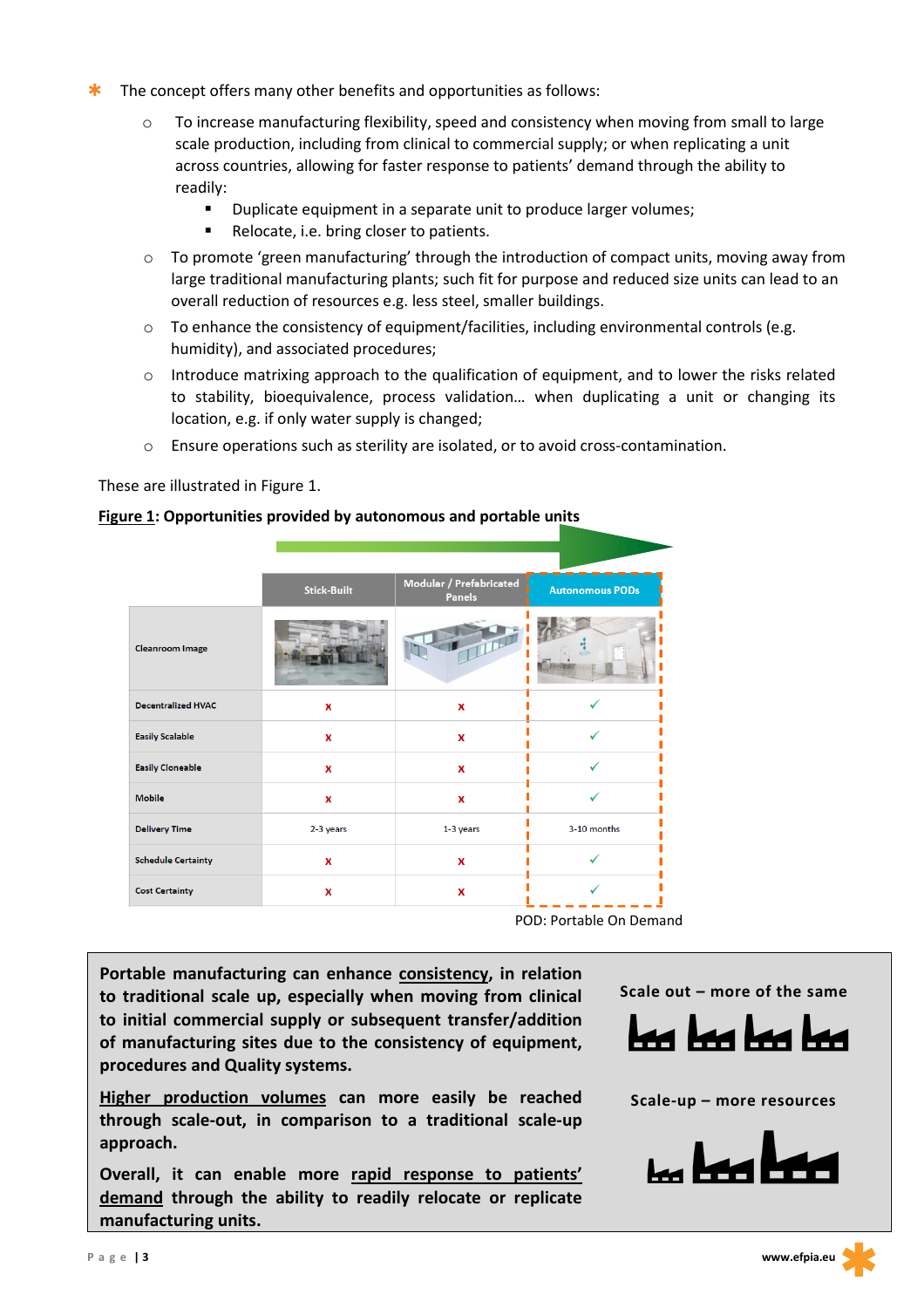# **4. Points to Consider and Recommendations**

- \* The introduction of the concept of 'Autonomous & Portable' manufacturing raises several considerations, including:
	- o The acceptance that a unit constitutes a site when autonomous and mobile;
	- $\circ$  The GMP compliance status of a unit be kept when replicated or relocated in another EU-MS or a third country, through relying on the GMP compliance status of the inspectorate of the country where the equipment is originally located (e.g. where the inspectorate is a PIC/S member);
	- o The registered details of an establishment (address) remain valid when changing its location by e.g. introducing a tracking system that would be referred to in the Site Master File;
	- o The allowance for risk-based reporting of stability and validation studies upon change of location;
	- $\circ$  The insurance that the registered information be kept amenable to mobile manufacturing (3.2.S.2.1/P.3.1).
- $*$  EFPIA overall recommendations:
	- o Countries' regulatory frameworks should evolve to reflect the lower risks associated with moving or replicating portable units in relation to qualification, including of personnel, and maintenance activities including e.g. bioequivalence, validation, and inspections; they should include considerations for when only the physical location is changed while keeping other elements the same.
	- $\circ$  This should be achieved in a globally aligned manner through building on existing inspections reliance and recognition principles, the development of ICH principles, via e.g. an addendum/Q&As to Q9 on Quality Risk Management, Q10 on Pharmaceutical Quality System or Q13 on Continuous Manufacturing<sup>4</sup>, and inspectors training via PIC/S.
	- $\circ$  In the EU, building on the EFPIA initiated dialogue with the EMA Quality office to engage on emerging technologies, it is timely to pursue this dialogue with Assessors and Inspectors, especially in light of the EU Pharmaceuticals strategy that will consider the "*impact of emerging new manufacturing methods such as decentralised or continuous manufacturing. These methods create new manufacturing models, with a shift from industrial to 'bedside' manufacturing. While speeding up production times, they create new challenges in terms of appropriate quality, inspection and oversight*."
	- o Note: in the US, some companies have engaged with the US FDA through its Office of Pharmaceutical Quality Emerging Technology Team (ETT<sup>5</sup>); the US FDA ETT has indeed received multiple submissions regarding the use of modular and mobile manufacturing facilities and processes, and FDA is engaging with stakeholders to understand the impact of PODs on product quality risk factors, and how companies' Quality Management Systems are applied.

l

<sup>4</sup> ICH Q13 provides an example of manufacturing activities that are already well-suited for such concept.

<sup>&</sup>lt;sup>5</sup> FDA ETT program to promote the adoption of innovative approaches to pharmaceutical product design and manufacturing